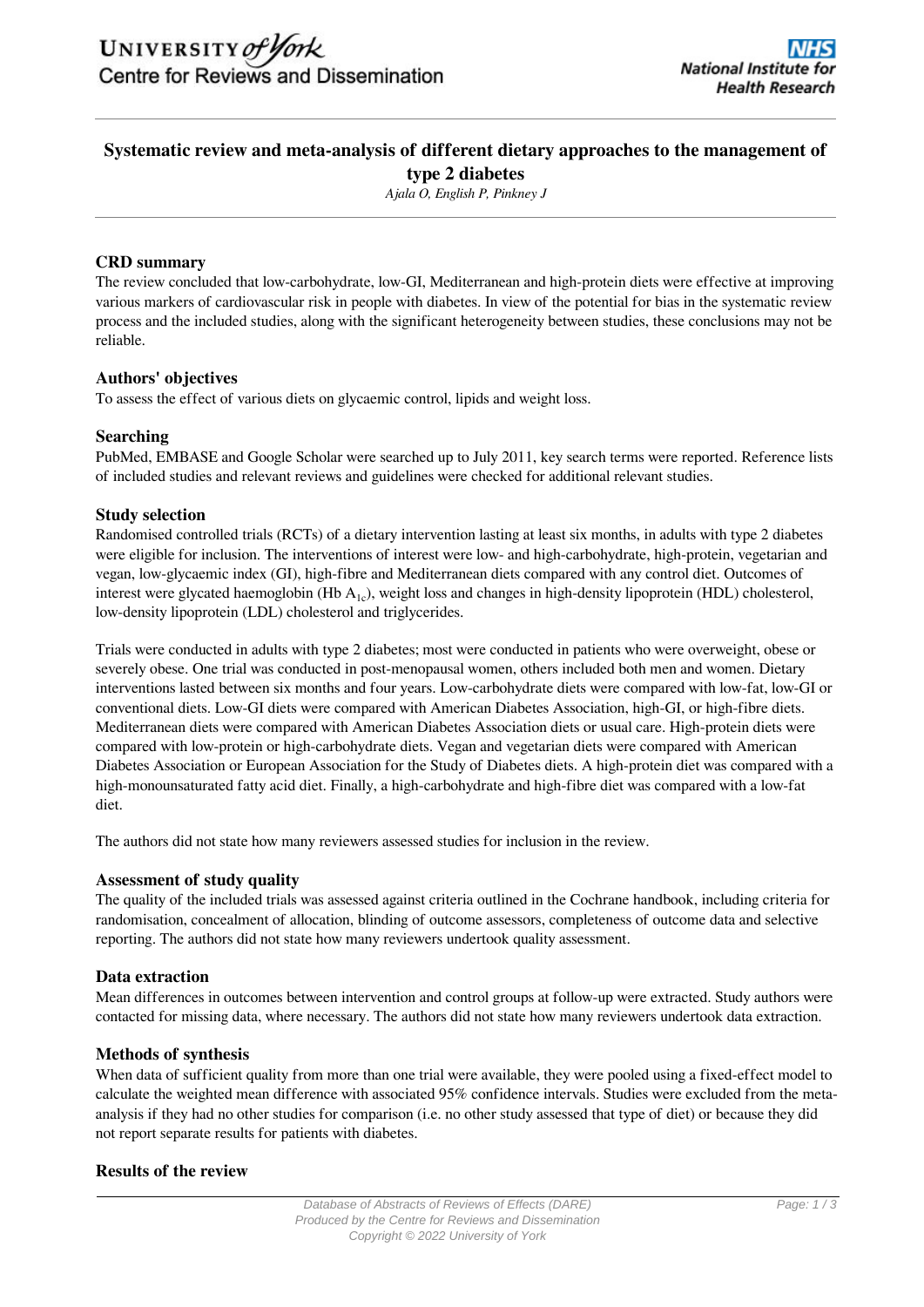# UNIVERSITY of York Centre for Reviews and Dissemination

Twenty RCTs (3,073) were included in the review, of which 16 were pooled using meta-analysis. The method of randomisation was reported in 17 RCTs, 10 RCTs reported the method of allocation concealment and six RCTs analysed data on an intention-to-treat basis.

The following diets resulted in a statistically significantly greater improvement in glycaemic control than control diets: low-carbohydrate (Hb A1c reduction of -0.12%, 95% CI -0.24 to -0.00; eight RCTs; Ι²=75%); low-GI (-0.14%, 95% CI  $-0.24$  to  $-0.03$ ; three RCTs;  $I^2=80\%$ ; Mediterranean  $(-0.41\%, 95\%$  CI  $-0.58$  to  $-0.24$ ; three RCTs;  $I^2=82\%$ ; and highprotein (-0.28%, 95% CI -0.38 to -0.18; two RCTs;  $I^2$ =60%). There was evidence of significant heterogeneity between trial results.

The Mediterranean diet also led to greater weight loss than control diets; -1.84 kg (95% CI -2.54 to -1.15). There was no statistically significant difference in weight loss with low-carbohydrate, low-GI and high-protein diets compared with control diets.

HDL was increased with the low-carbohydrate, low-GI and Mediterranean diets, compared with control diets, but not with the high-protein diet. The Mediterranean diet also significantly reduced triglycerides.

Results of individual studies that were not included in the meta-analysis were also presented.

#### **Authors' conclusions**

Low-carbohydrate, low-GI, Mediterranean and high-protein diets were effective at improving various markers of cardiovascular risk in people with diabetes.

# **CRD commentary**

The review question and inclusion criteria were clear. The search strategy appeared to have been adequate, although it was unclear whether any language or publication status restrictions were applied. It was unclear whether attempts were made to minimise error and bias during study selection, data extraction and quality assessment procedures. Many of the included studies failed to report the method of allocation concealment and blinding of outcome assessors, so the included studies may have been biased. There were differences between studies in terms of the diets assessed (the specific macronutrient composition) and study participants' baseline characteristics (such as weight and Hb  $A<sub>1c</sub>$ ), which means that statistical pooling of the studies may not have been appropriate. In addition, some of the control diets included aspects of the diets being evaluated. There was significant heterogeneity between study results. The clinical significance of many of the results was not reported, other than an acknowledgement that the reduction in glycaemic control with a low-GI diet (0.14%) may not be clinically significant.

In view of the potential for bias in the systematic review process and the included studies, along with the significant heterogeneity between studies, the authors' conclusions may not be reliable.

# **Implications of the review for practice and research**

Practice: The authors stated that low-carbohydrate, low-GI, Mediterranean and high-protein diets should be considered in the overall strategy of diabetes management. However, dietary behaviours and choices are often personal, so dietary modification should be individualised rather than standard for all patients. There may be a range of beneficial dietary options for people with type 2 diabetes.

Research: The authors stated that large trials comparing all of these diets in participants with similar characteristics were required. In order to separate the effect of the diet from the effect of weight loss on markers of cardiovascular risk, future studies should aim to keep weight constant or ensure an equal caloric intake in all study arms. In addition, further research should be done to determine whether vegan and vegetarian diets were beneficial for people with diabetes.

# **Funding**

None.

# **Bibliographic details**

Ajala O, English P, Pinkney J. Systematic review and meta-analysis of different dietary approaches to the management of type 2 diabetes. American Journal of Clinical Nutrition 2013; 97(3): 505-516